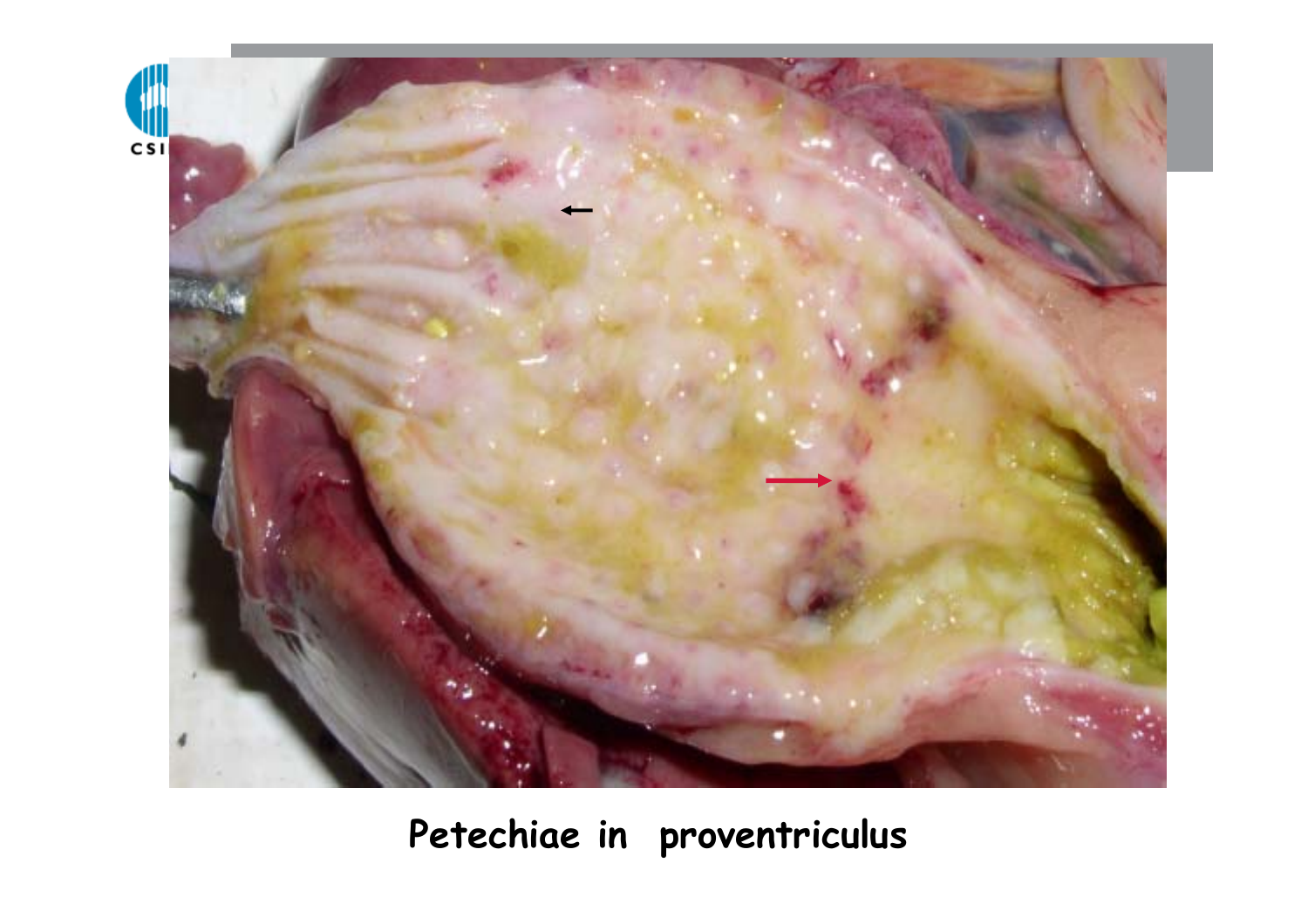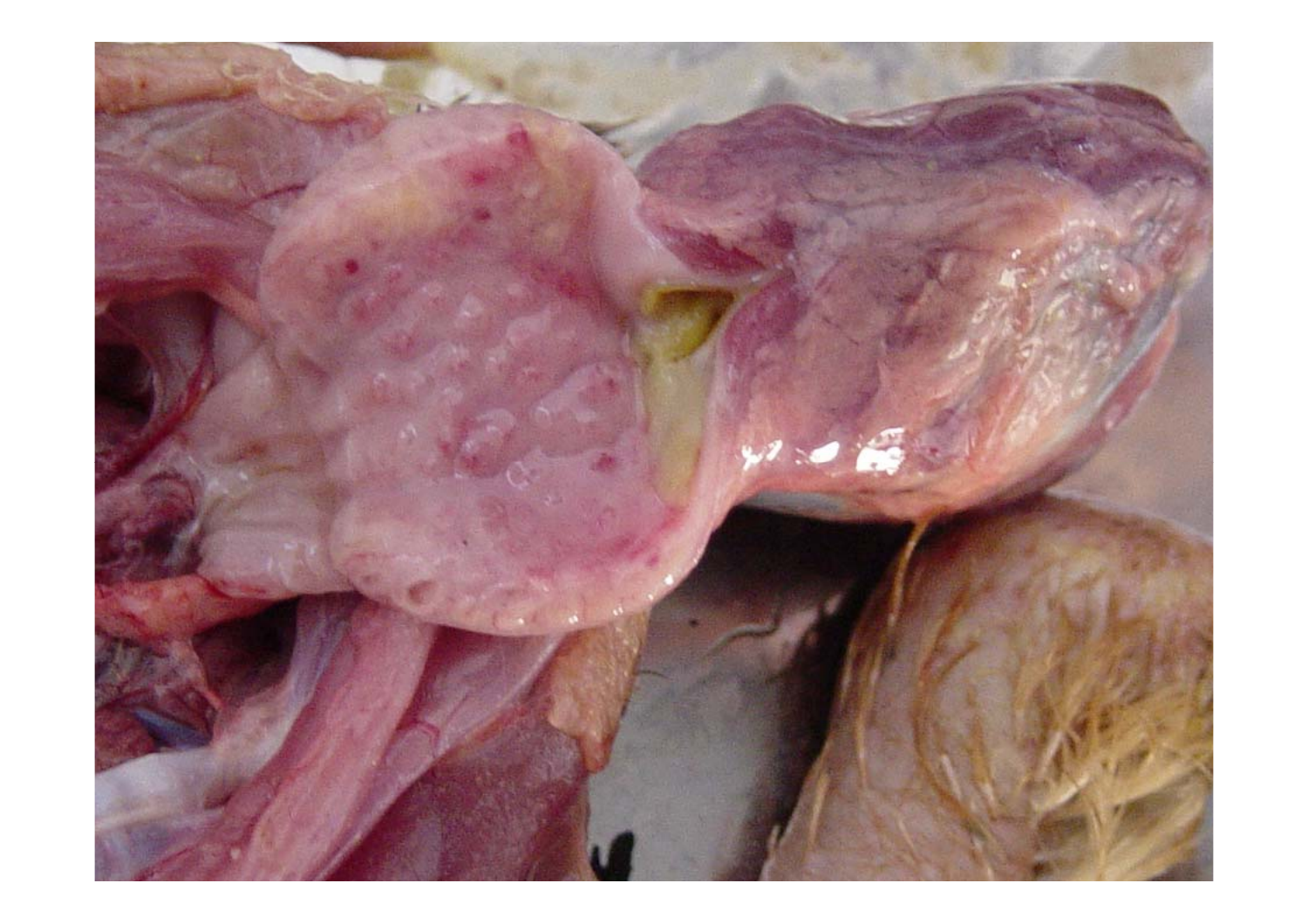

### **The differential diagnosis includes :**

- **ND**
- **AI**
- **IB**
- **ILT**
- **IBD**
- **EDS**
- **Fowl Cholera**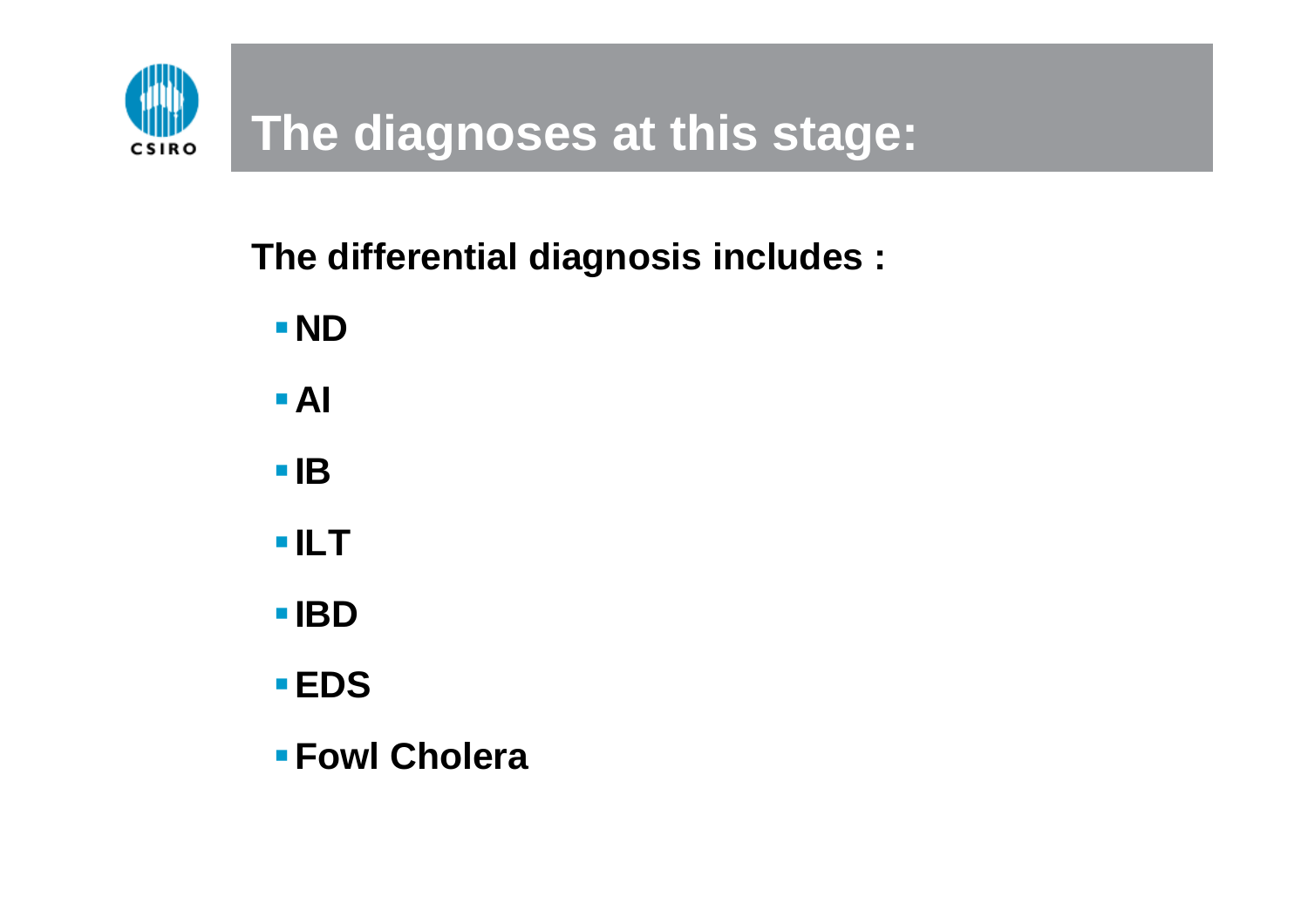

- • **Brain: Encephalitis (lymphocyte infiltration, vasculitis, gliosis, myelin degeneration)**
- **Skeletal muscle: haemorrhages**
- **Epicardium & myocardium: haemorrhages**
- **Trachea: tracheitis, haemorrhages**
- **Lung: interstitial pneumonia, haemorrhages, congestion**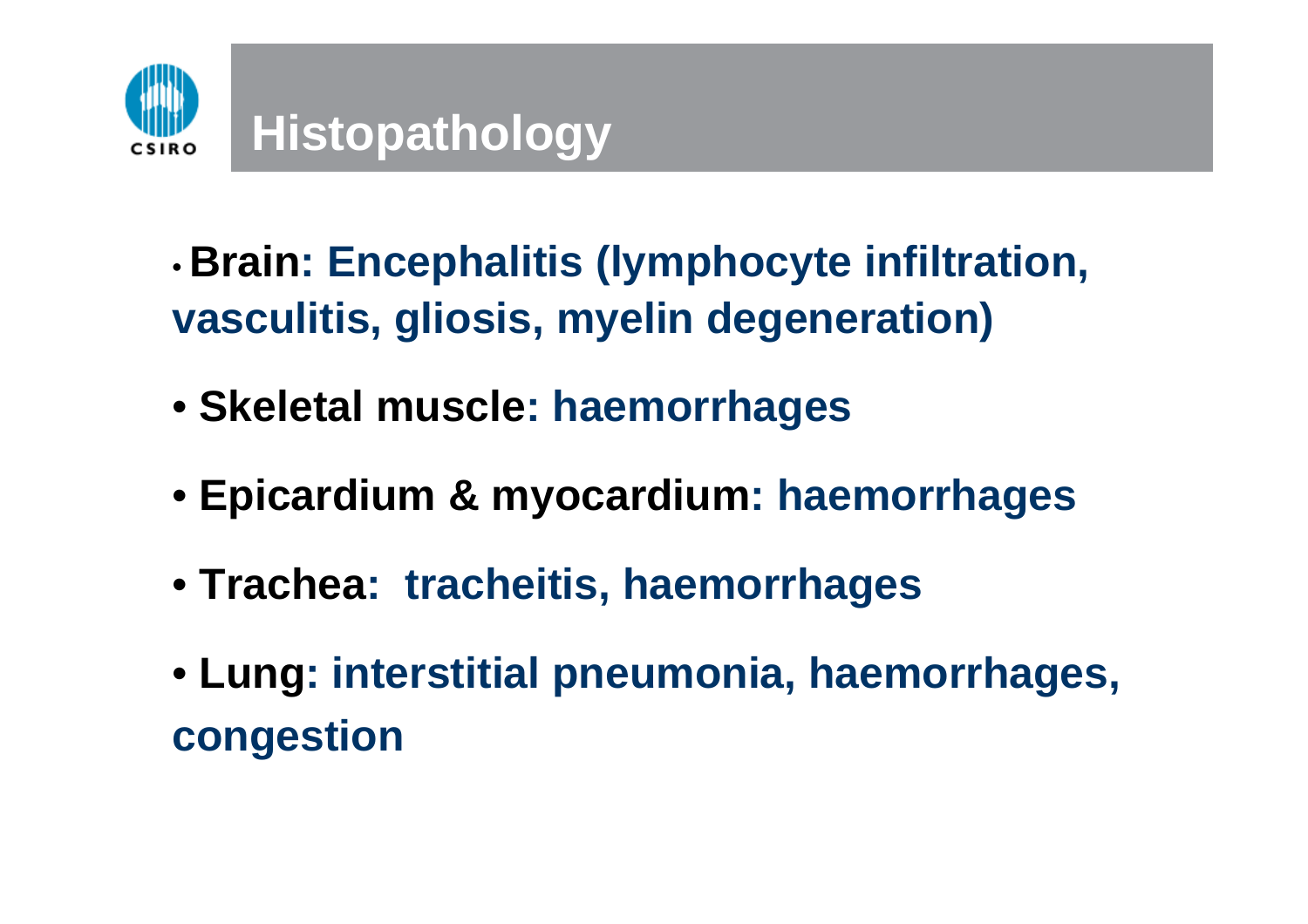

- **Proventriculus: proventriculitis**
- **Liver: hepatitis with necrosis & haemorrhages**
- **Spleen: congestion**
- **Kidney: congestion, nephritis, vasculitis**
- **Ovary: haemorrhages, fibrosis, necrosis**
- **Wattle & feet: oedema, haemorrhages**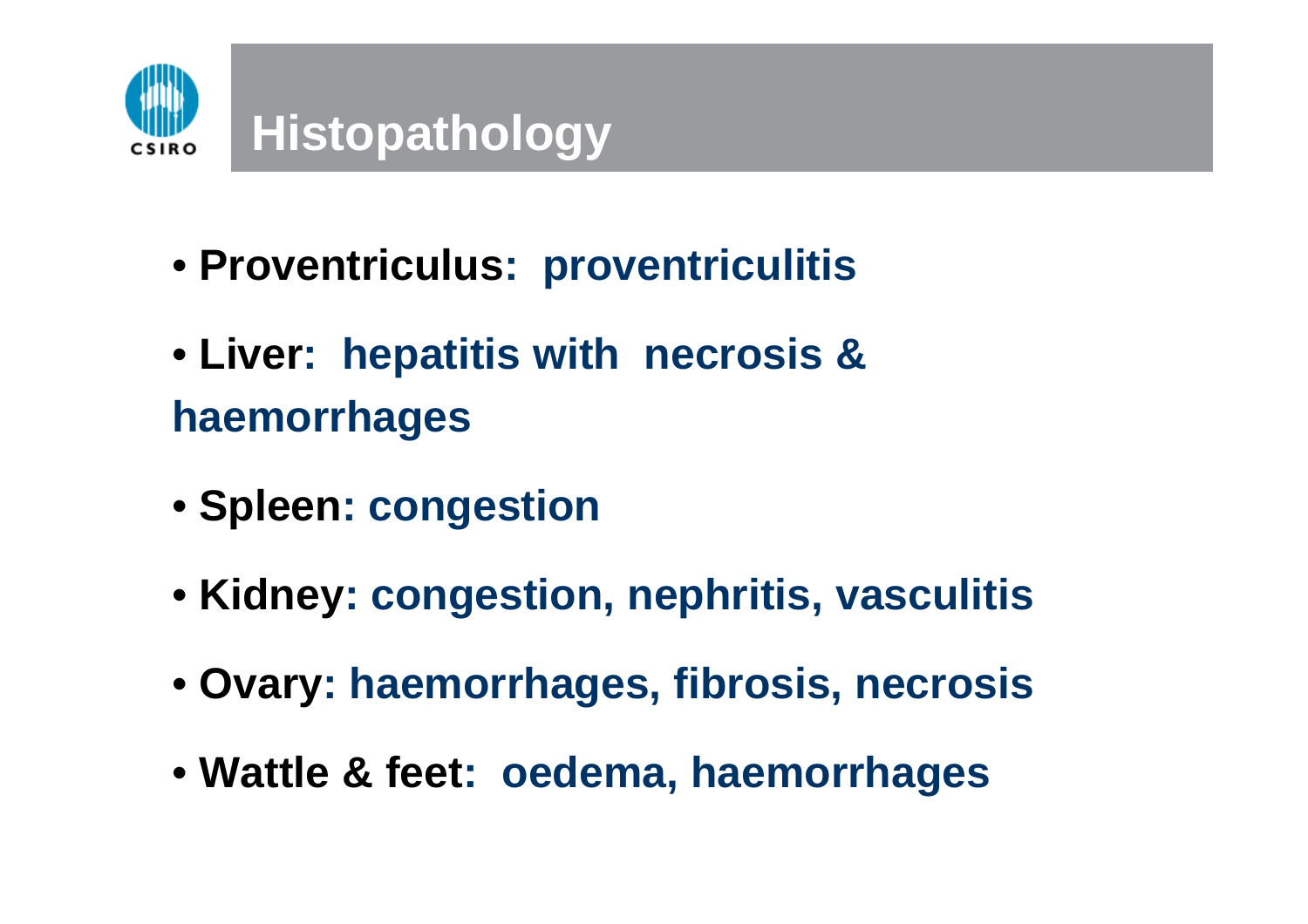

#### Pathological changes - vasculitis





**Brain : vaculitis, H&E, x 63**

**Kid ney : vasculitis, H&E, x 63**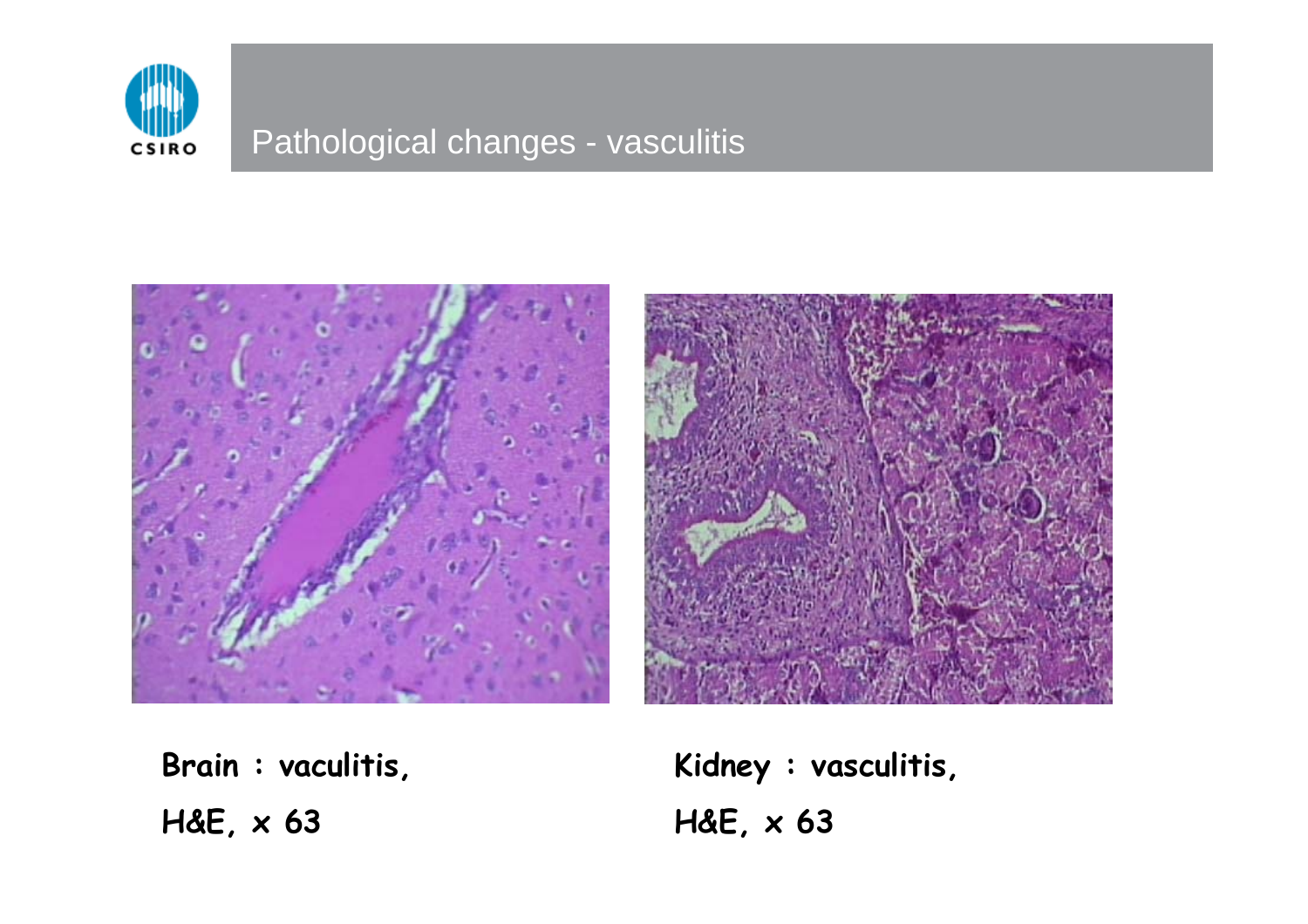



**Liver : hemorrhages & necrosis H&E, x 63 Wattle : hemorrhages, H&E, x 25**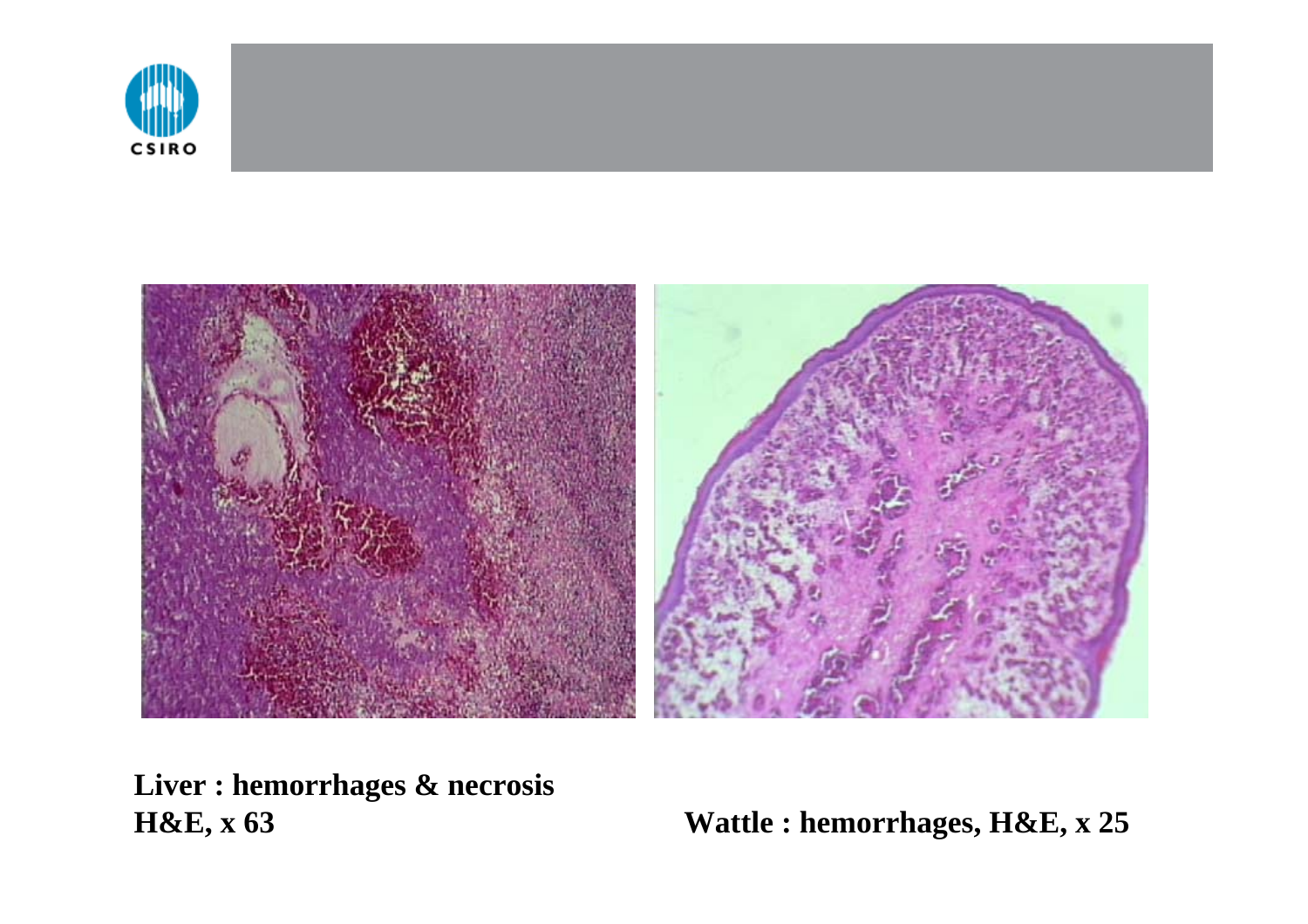

#### Localisation of Antigen by Immunohistochemical Staining





**AI Antigen in Brain AI Antigen in Wattle**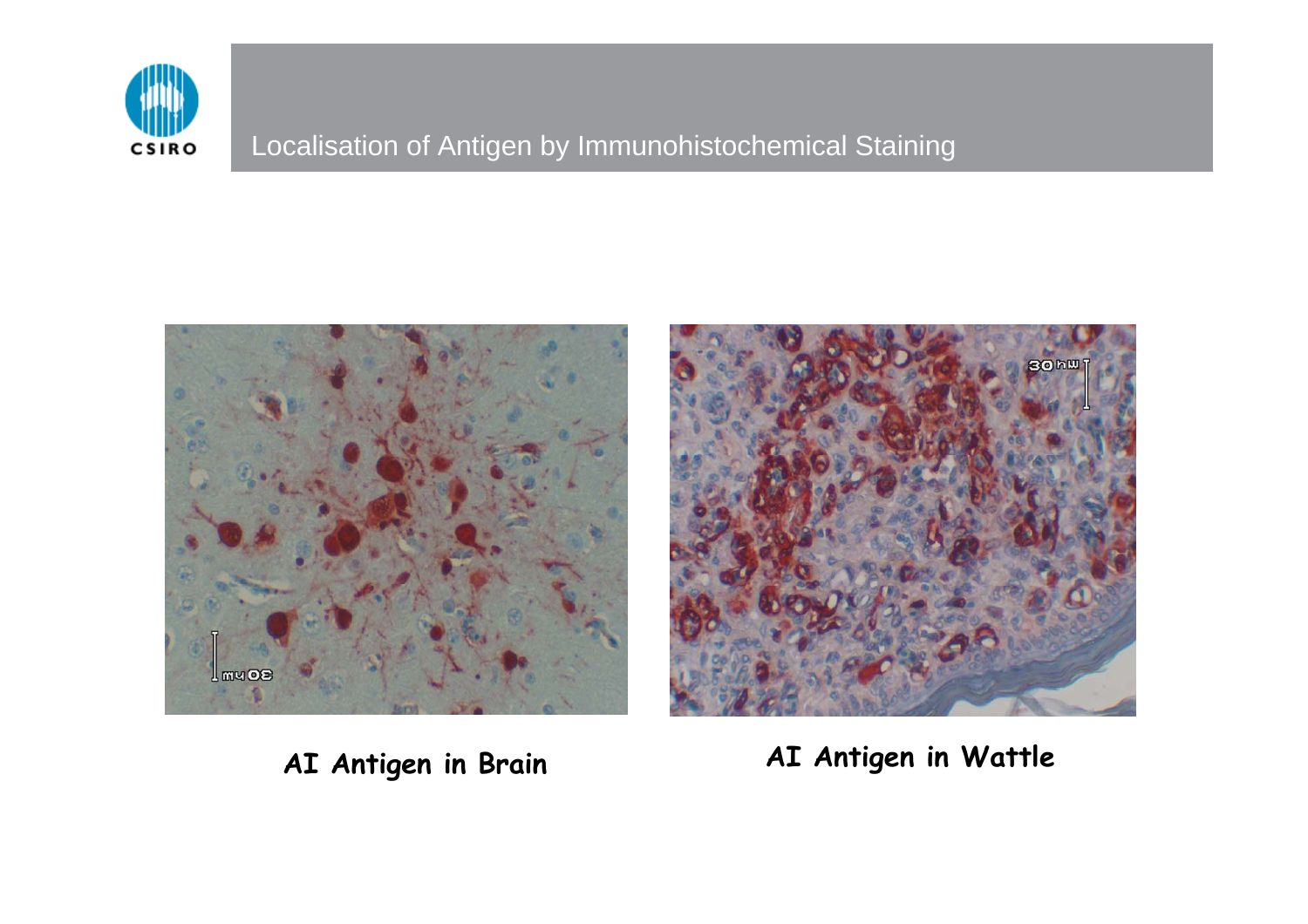



# **The origin of the H5N1 pandemic of poultry**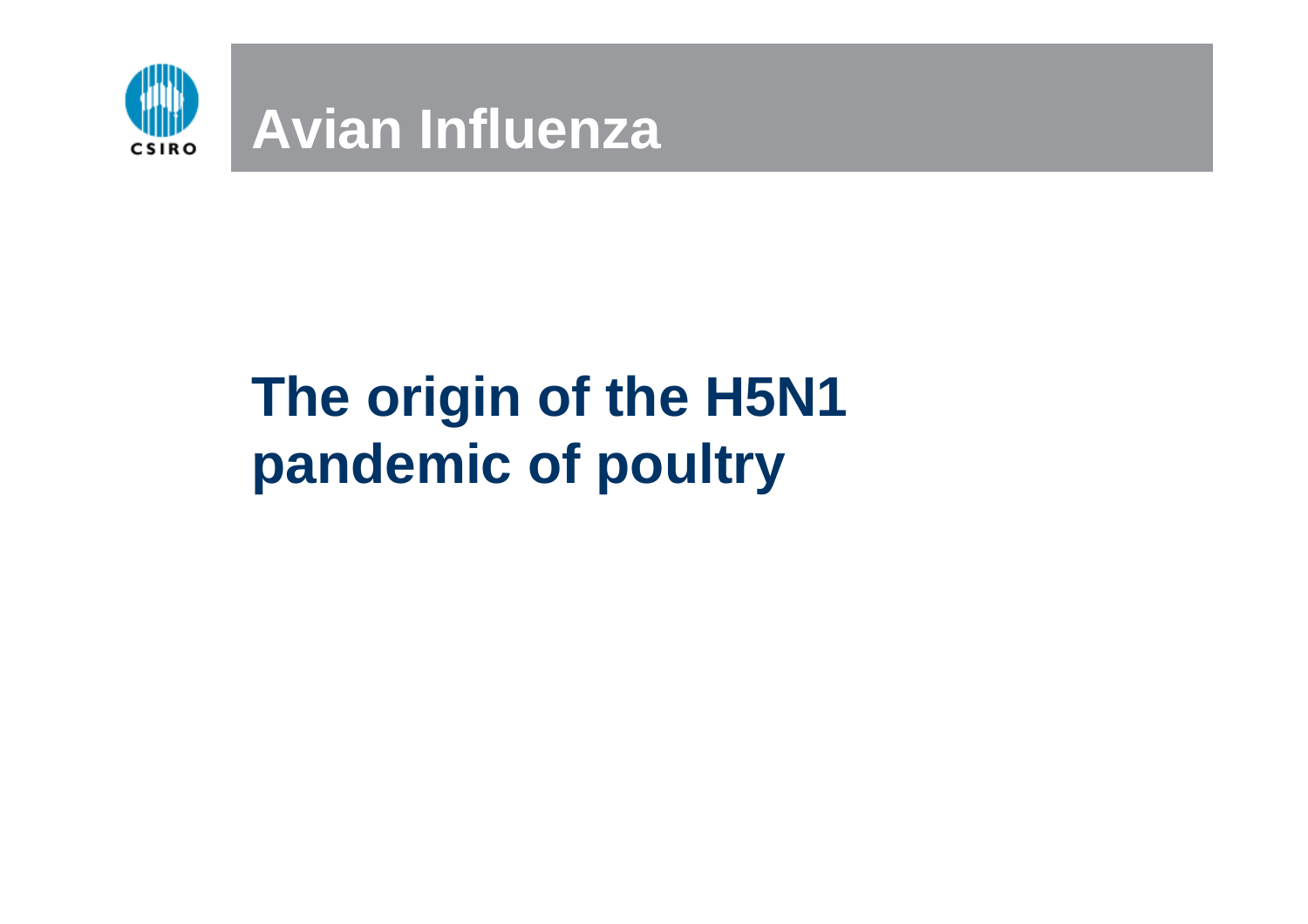

#### **AI virus genetics:**

**Not all H5N1s are the** 

### **AI viruses have genomes with 8 segments**

### **There are 3 mechanisms for genetic evolution:**

- **1. Point mutations and deletions**
- **2. Intergenic recombination between segments**
- **3. Genetic reassortment during dual infection of a cell**
- **(Hence the evolution of H5N1 viruses as illustrated)**

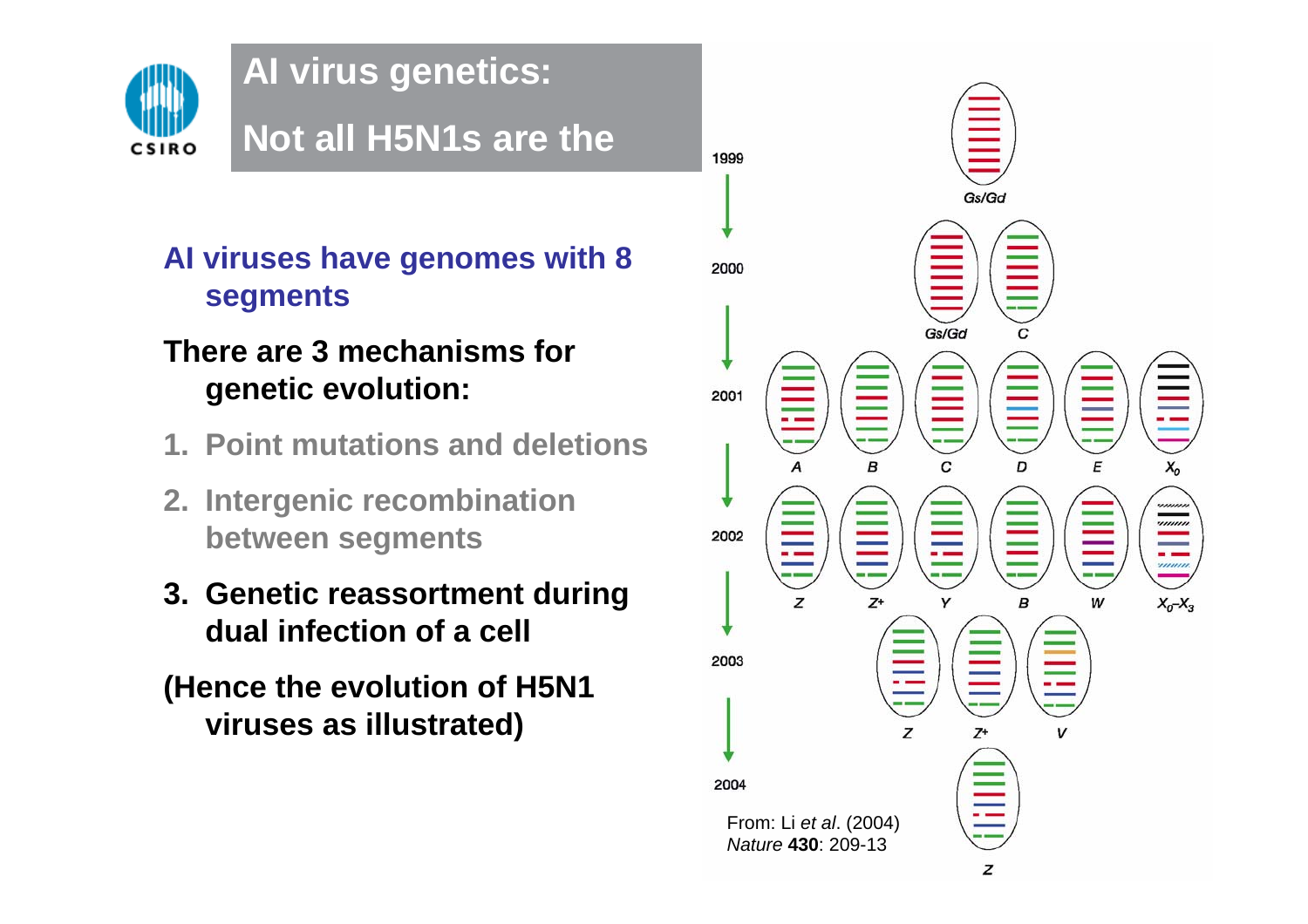

#### **Les Simms**

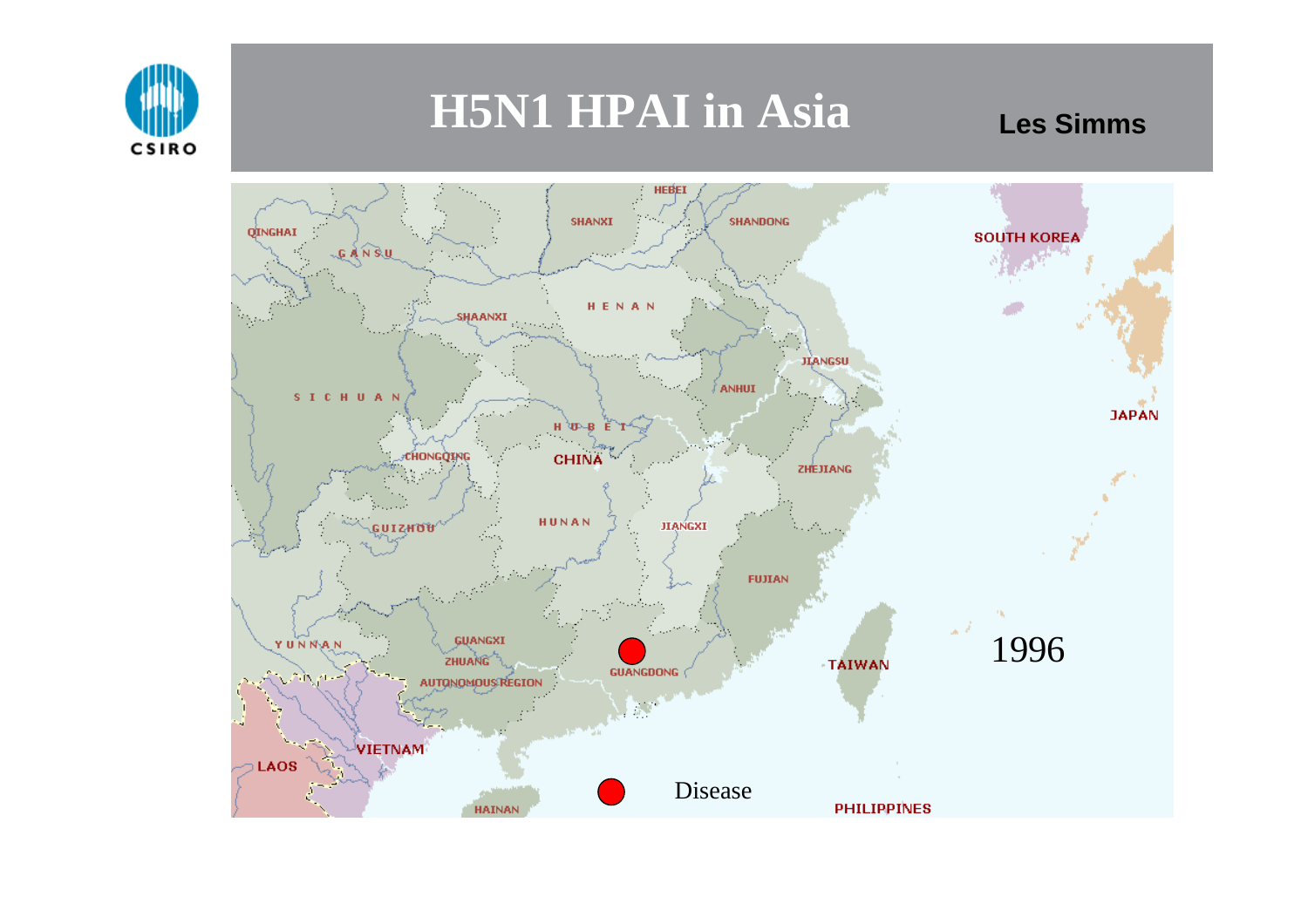

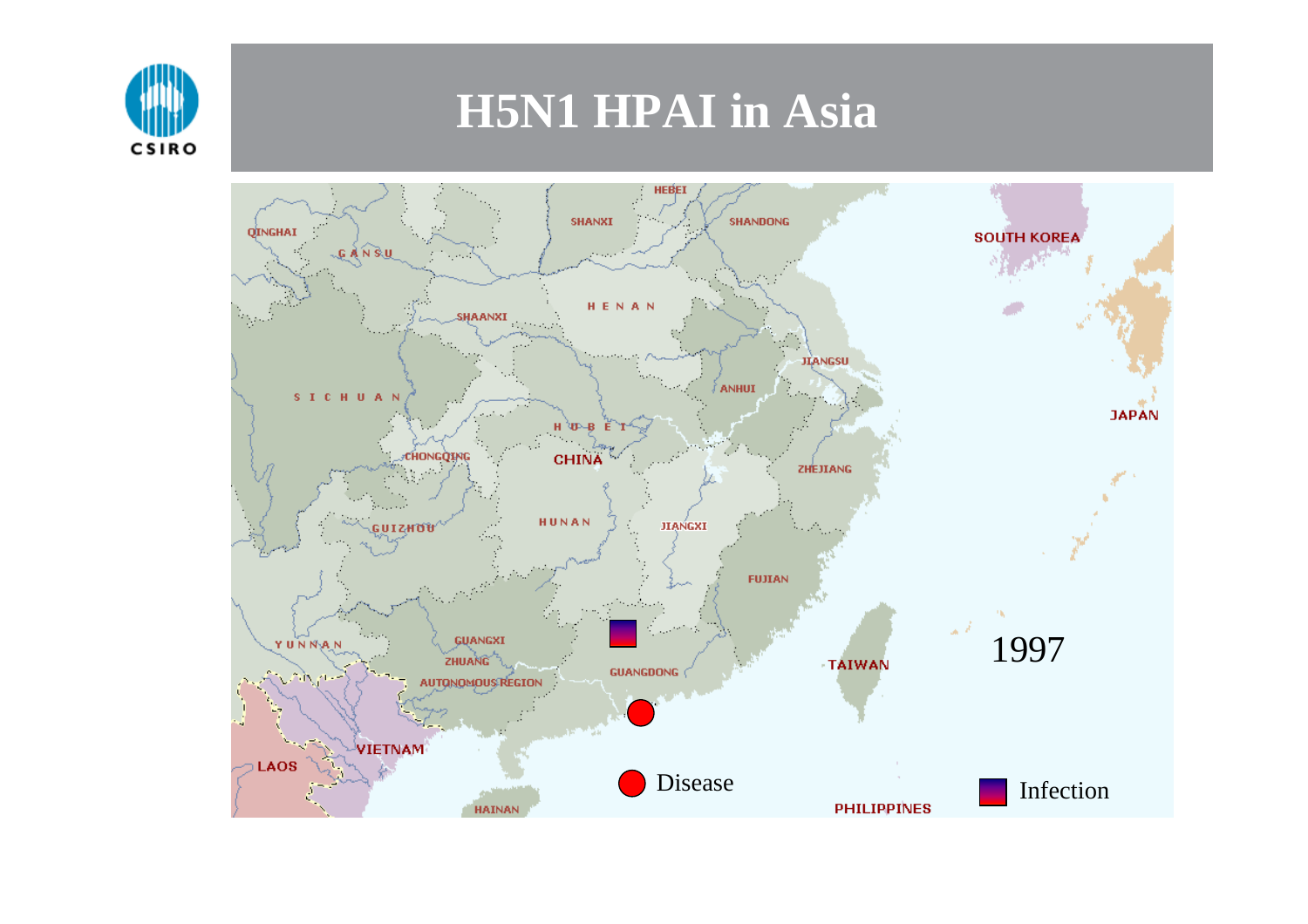

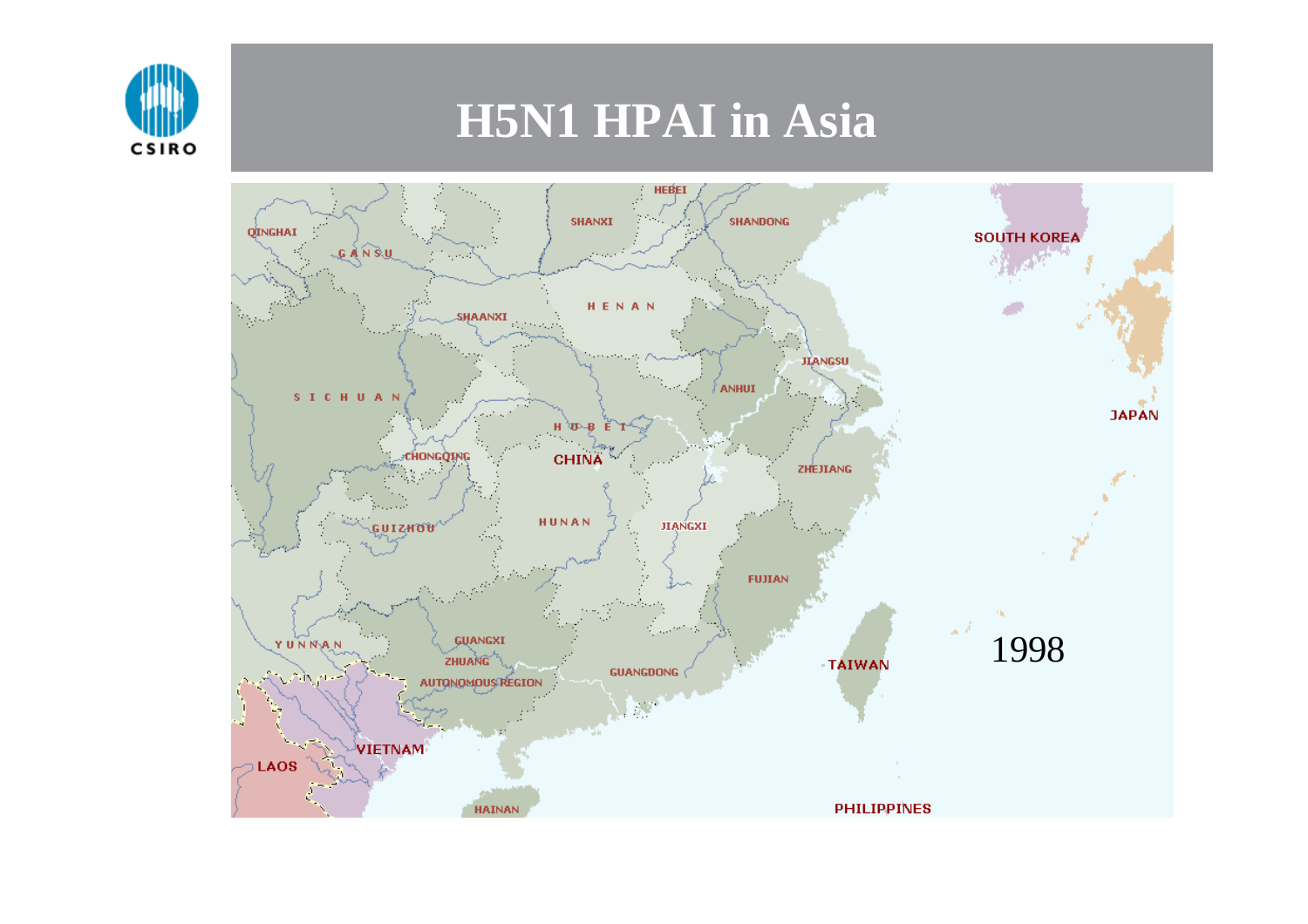

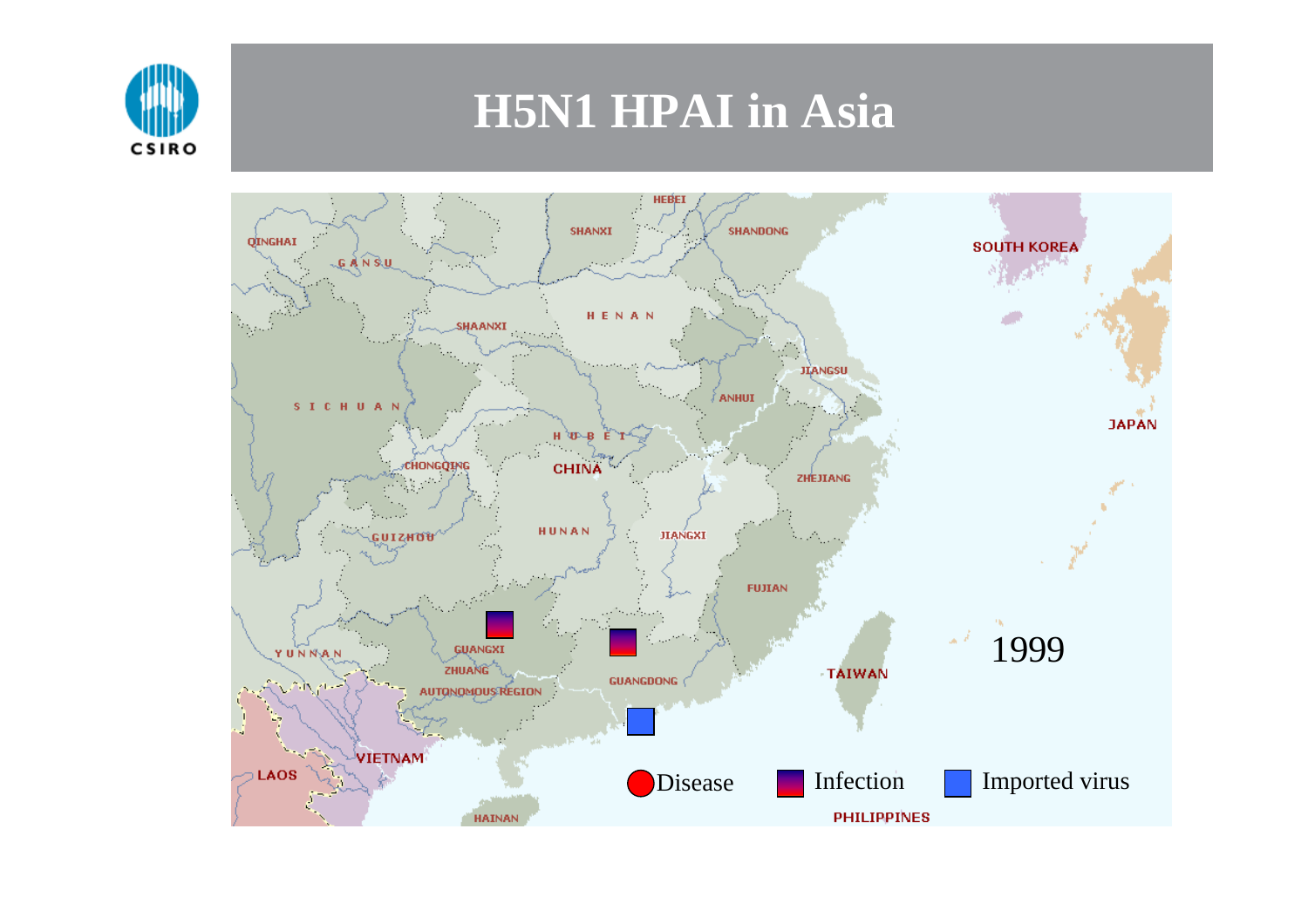![](_page_14_Picture_0.jpeg)

![](_page_14_Figure_2.jpeg)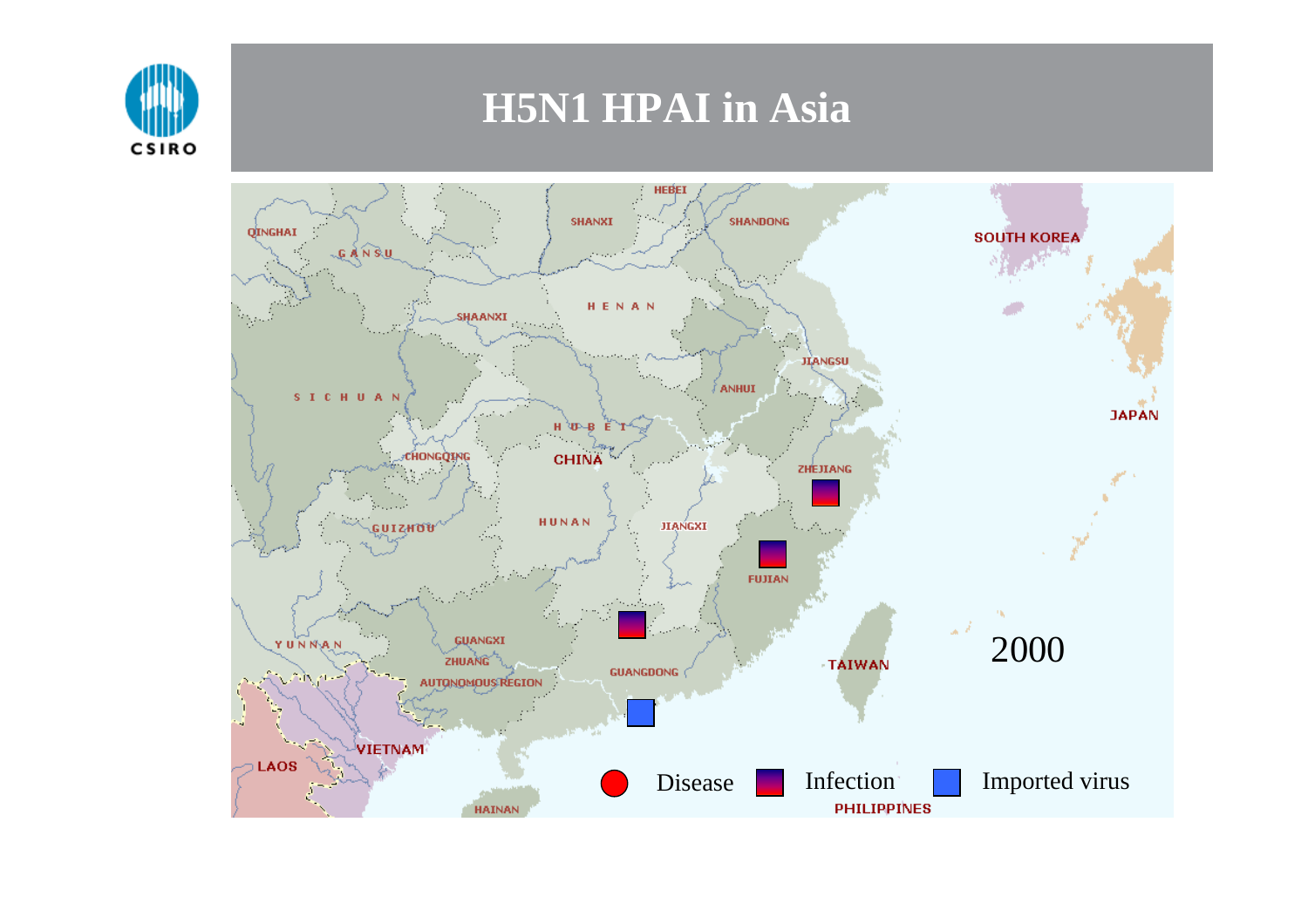![](_page_15_Picture_0.jpeg)

![](_page_15_Picture_2.jpeg)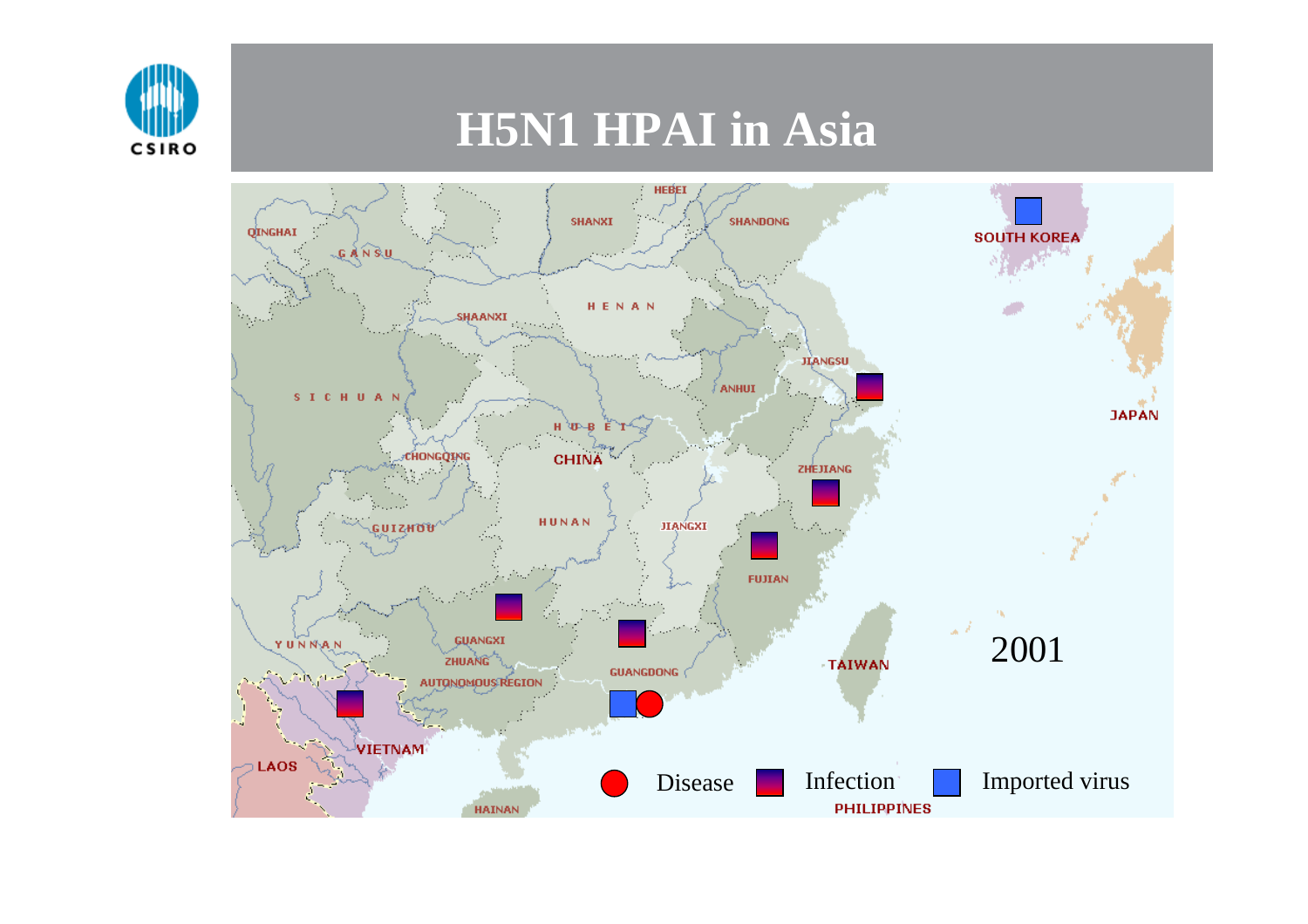![](_page_16_Picture_0.jpeg)

![](_page_16_Figure_2.jpeg)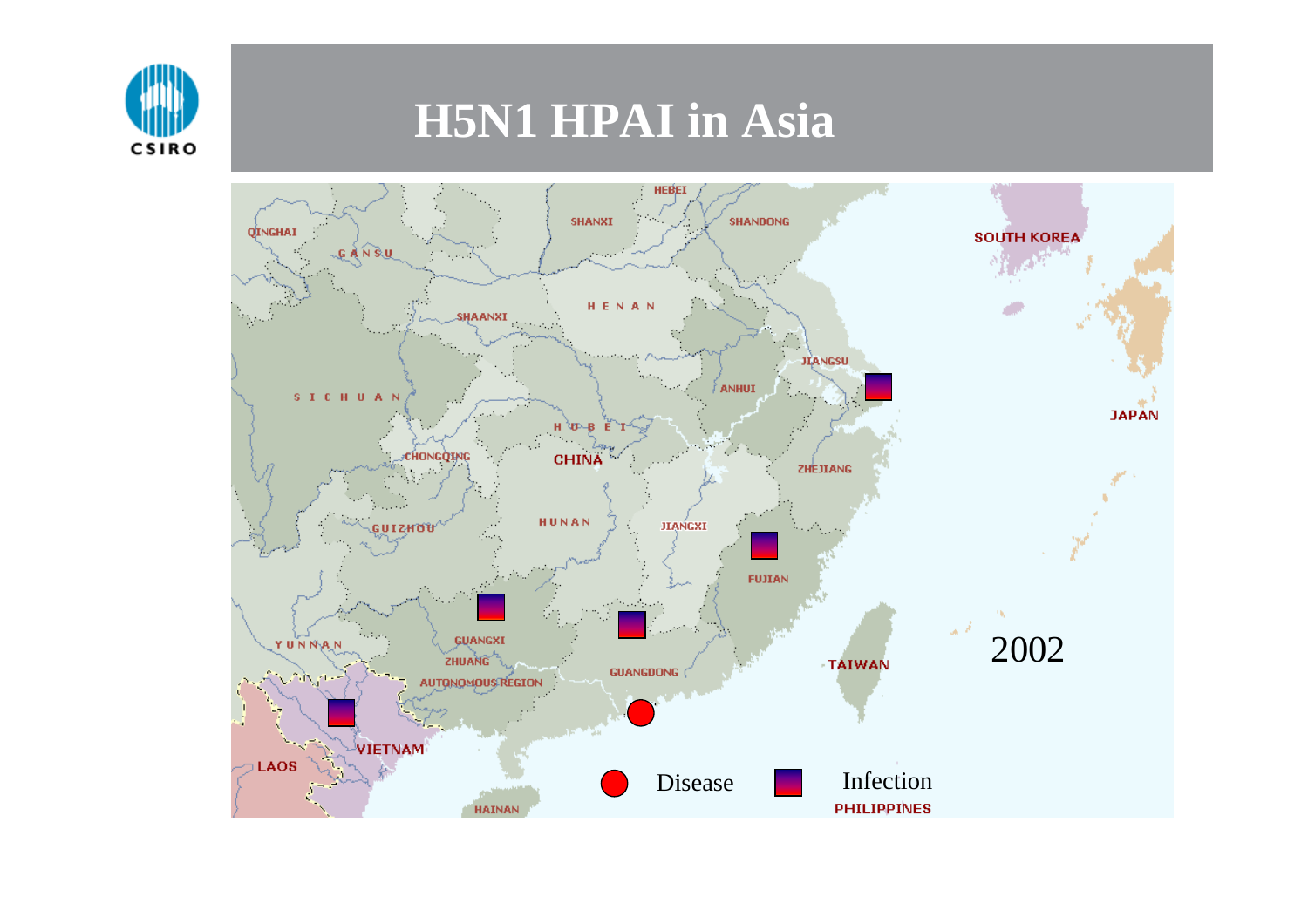![](_page_17_Picture_0.jpeg)

![](_page_17_Figure_2.jpeg)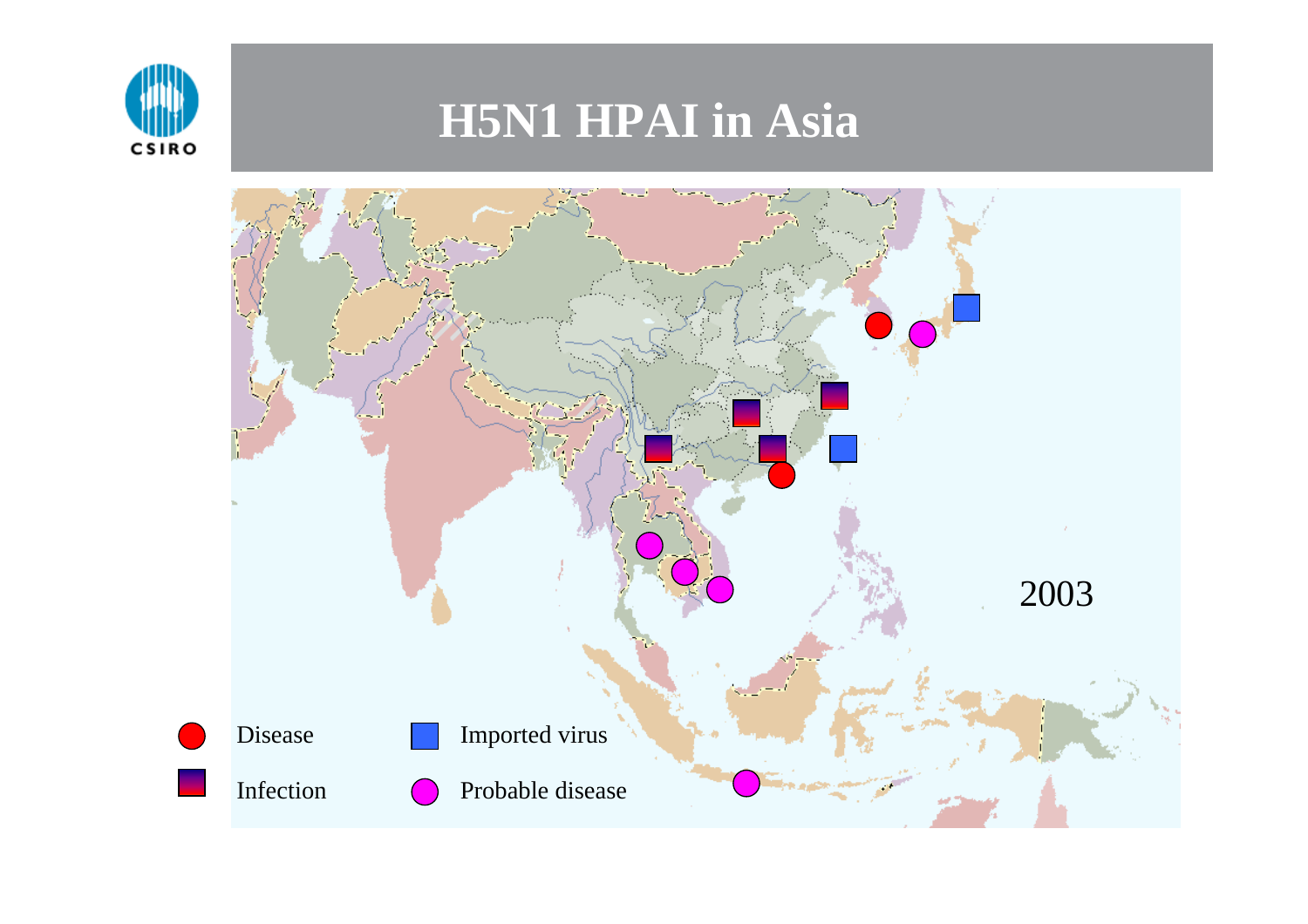![](_page_18_Figure_0.jpeg)